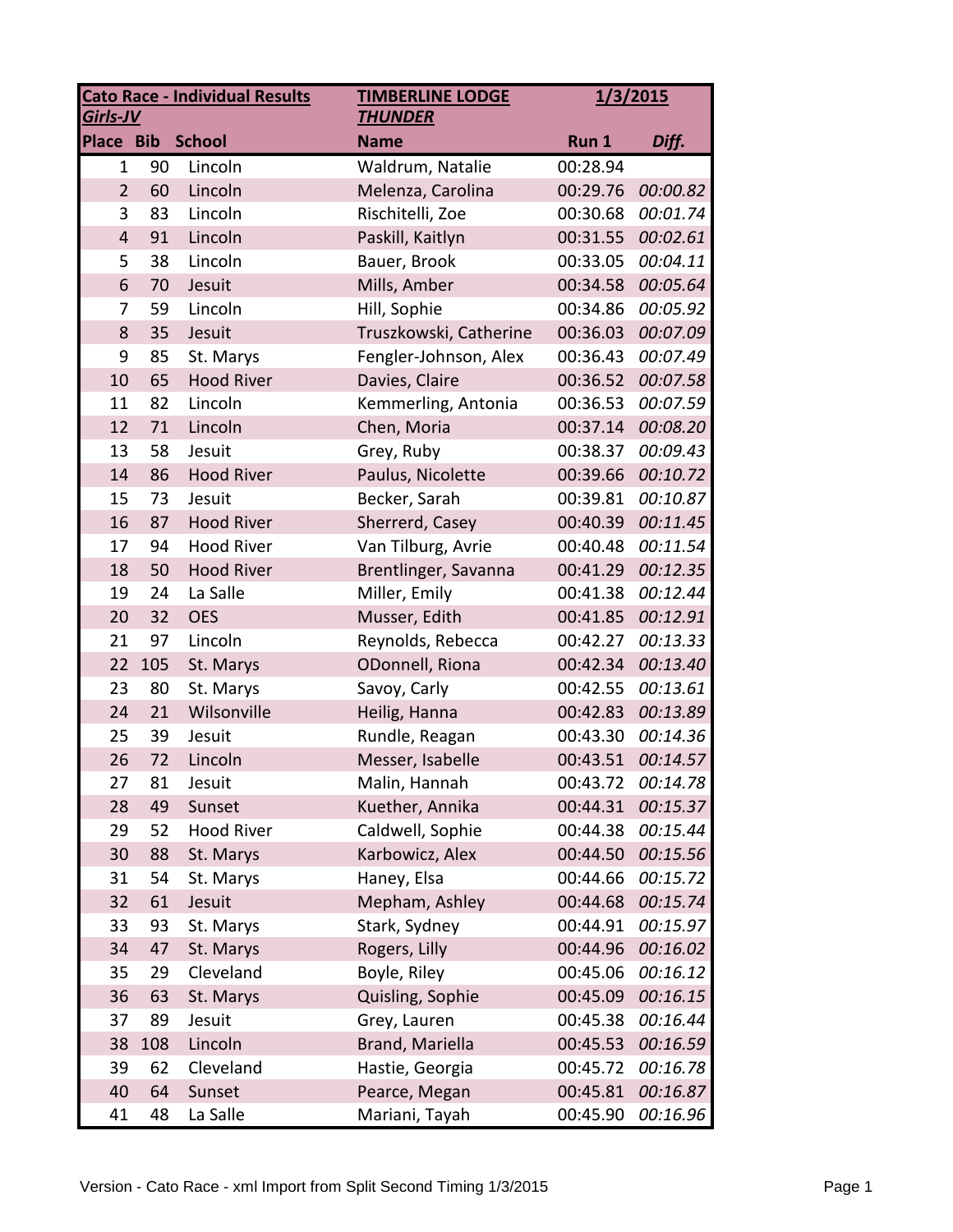| 42 | 23  | Sunset              | Peden, Georgia        | 00:45.92   | 00:16.98        |
|----|-----|---------------------|-----------------------|------------|-----------------|
| 43 | 22  | <b>Hood River</b>   | Bergemann, Abby       | 00:46.02   | 00:17.08        |
| 44 | 84  | Jesuit              | Butler, Lilah         | 00:46.33   | 00:17.39        |
| 45 | 103 | Lincoln             | Marlton, Hailey       | 00:46.47   | 00:17.53        |
| 46 | 111 | Lincoln             | Heinz-Morris, Berritt | 00:46.74   | 00:17.80        |
| 47 | 51  | Wilsonville         | Atwood, Mackenzie     | 00:47.55   | 00:18.61        |
| 48 | 25  | <b>Barlow</b>       | Gibson, Megan         | 00:47.90   | 00:18.96        |
| 49 | 34  | <b>Catlin Gable</b> | Braner, Sarah         | 00:48.25   | 00:19.31        |
| 50 | 101 | St. Marys           | Meigs, Helen          | 00:48.28   | 00:19.34        |
| 51 | 107 | Lincoln             | Gaitan, Allie         | 00:48.43   | 00:19.49        |
| 52 | 96  | Jesuit              | <b>Buhler, Alexis</b> | 00:49.18   | 00:20.24        |
| 53 | 110 | St. Marys           | Samore, Sisi          | 00:49.37   | 00:20.43        |
| 54 | 104 | Lincoln             | Neidermeyer, Nikki    | 00:49.47   | 00:20.53        |
| 55 | 115 | Lincoln             | Dalton, Mia           | 00:50.06   | 00:21.12        |
| 56 | 106 | St. Marys           | Evans, Kristina       | 00:50.27   | 00:21.33        |
| 57 | 44  | Lakeridge           | Raviv, Orian          | 00:51.15   | 00:22.21        |
| 58 | 31  | Southridge          | Parker, Kaysen        | 00:51.44   | 00:22.50        |
| 59 | 114 | St. Marys           | Harris, Anna          | 00:51.59   | 00:22.65        |
| 60 | 56  | Cleveland           | Mitchem, Jenna        | 00:51.68   | 00:22.74        |
| 61 | 68  | St. Marys           | Phan, Bernadette      | 00:52.43   | 00:23.49        |
| 62 | 30  | Lakeridge           | Levin, Annabel        | 00:52.67   | 00:23.73        |
| 63 | 53  | Sunset              | Derocher, Marielle    | 00:52.76   | 00:23.82        |
| 64 | 100 | St. Marys           | Thornburg, Meghan     | 00:53.27   | 00:24.33        |
| 65 | 109 | St. Marys           | Craig, Kelsey         | 00:54.13   | 00:25.19        |
| 66 | 112 | Lincoln             | Nichols, Anna         | 00:55.23   | 00:26.29        |
| 67 | 92  | Jesuit              | Kang, Lauren          | 00:55.38   | 00:26.44        |
| 68 | 40  | <b>Catlin Gable</b> | Saha, Kobith          | 00:55.91   | 00:26.97        |
| 69 | 42  | <b>OES</b>          | Dai, Jennifer         | 00:56.46   | 00:27.52        |
| 70 | 45  | Cleveland           | Levine, Phoebe        | 00:59.83   | 00:30.89        |
| 71 | 102 | Jesuit              | Fustolo, Julianna     | 01:00.95   | <i>00:32.01</i> |
| 72 | 67  | Sunset              | Miller, Leah          | 01:02.06   | 00:33.12        |
| 73 | 76  | Sunset              | Bangerter, Stephanie  | 01:02.58   | 00:33.64        |
| 74 | 95  | St. Marys           | Sortino, Nicole       | 01:02.93   | 00:33.99        |
| 75 | 33  | <b>Tigard</b>       | Yusem, Lucy           | 01:06.89   | 00:37.95        |
| 76 | 41  | <b>Tigard</b>       | Yusem, Nicole         | 01:13.50   | 00:44.56        |
| 77 | 26  | St. Marys           | Dupeyroux, Margot     | 01:32.71   | 01:03.77        |
| 78 | 117 | St. Marys           | Korot, Alia           | 01:48.11   | 01:19.17        |
|    | 27  | The Dalles          | Diede, Emma           | <b>DSQ</b> |                 |
|    | 28  | Grant               | Schulenburg, Izzy     | <b>DNS</b> |                 |
|    | 36  | Lincoln             | Alferez, Arielle      | <b>DNS</b> |                 |
|    | 43  | Southridge          | Moore, Reagan         | <b>DSQ</b> |                 |
|    | 46  | Grant               | Morris, Madeleine     | <b>DNS</b> |                 |
|    | 55  | Grant               | Polte, Paige          | <b>DNS</b> |                 |
|    | 57  | <b>OES</b>          | Siegel-Wilson, Claire | <b>DNS</b> |                 |